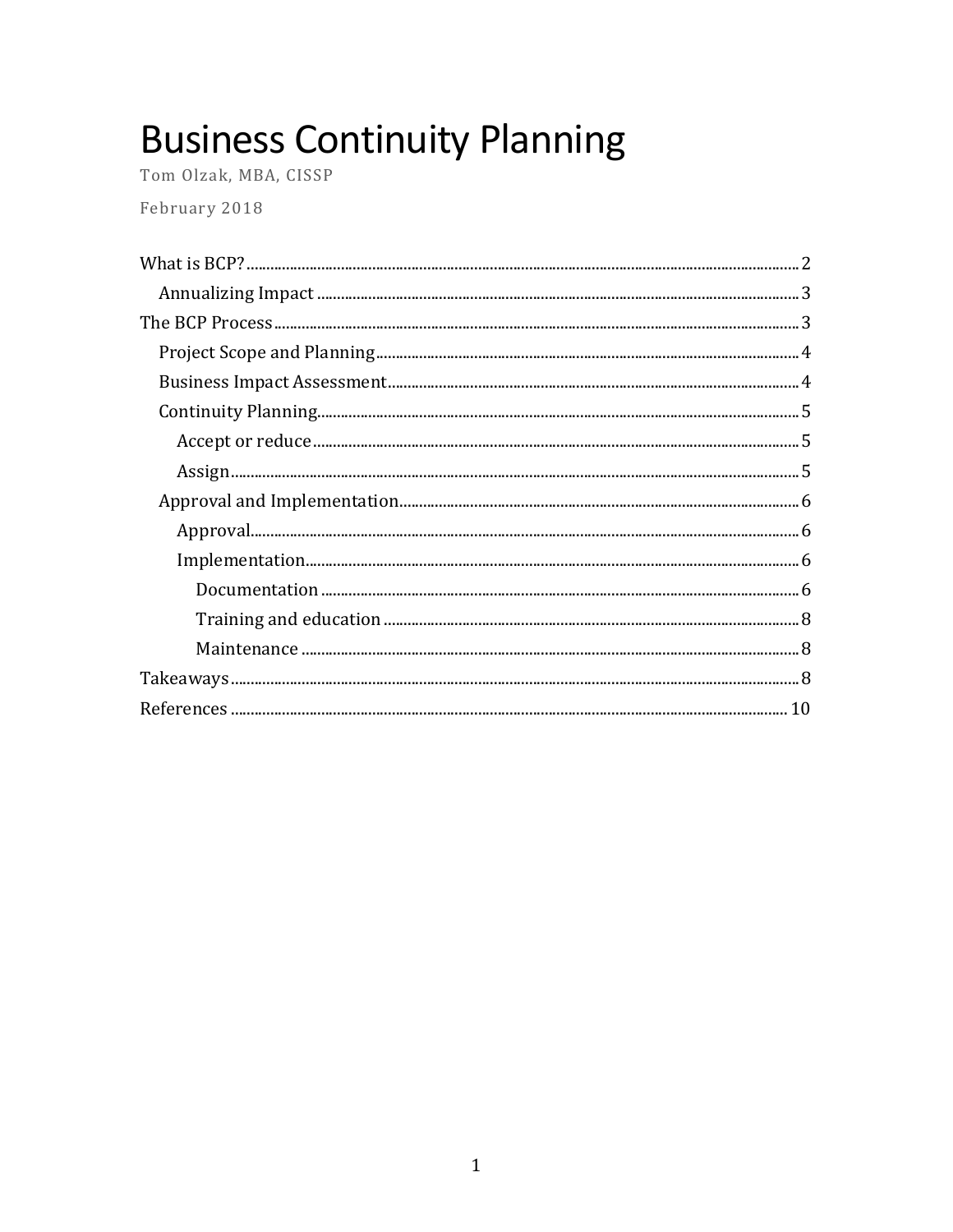Business continuity planning (or contingency planning) is an important part of security. It directly supports the availability portion of the security triad: confidentiality, integrity, and availability. Business continuity planning (BCP) involves looking forward, ensuring operation of business processes during attacks, system component failures, or catastrophic events.

The content of this document is based on the CISSP Common Body of Knowledge. More detailed discussions for some topics covered are available via the links at the end of this lecture.

### <span id="page-1-0"></span>What is BCP?

BCP includes planning for disasters, but disasters happen much less frequently than smaller events. Server or switch failures are much more likely than a tornado taking down a data center. BCP includes looking at things that might (and will) interrupt business processes, especially [single points of failure.](https://www.webopedia.com/TERM/S/SPOF.html) Disaster recovery plans are implemented when business continuity activities fail. Stewart, Chapple, and Gibson (2015) write

"One easy way to remember the difference is that BCP comes first, and if the BCP efforts fail, DRP steps in to fill the gap. For example, consider the case of a datacenter located downstream from a dam. BCP efforts might involve verifying that municipal authorities perform appropriate preventive maintenance on the dam and reinforcing the datacenter to protect it from floodwaters" (Kindle Locations 3500-3502).

BCP is another form of risk analysis. It looks at the cost to the business if business processes are not available for some reason. A formula for this is

#### **P x M = C**

- **P**robability of harm. What is the probability that a planned for event might occur? What threats to continuity exist, what are the continuity vulnerabilities, and what is the likelihood that an event (threat leveraging a vulnerability) will occur. This is annualized.
- **M**agnitude of harm. What is the business impact if the event occurs? This is also annualized.
- **C**ost. What is the potential annual cost to the business for the event under study?

This is another way of looking at the risk formula RISK = THREATS x VULNERABILITIES x BUSINESS IMPACT. And in both models, we annualize the numbers.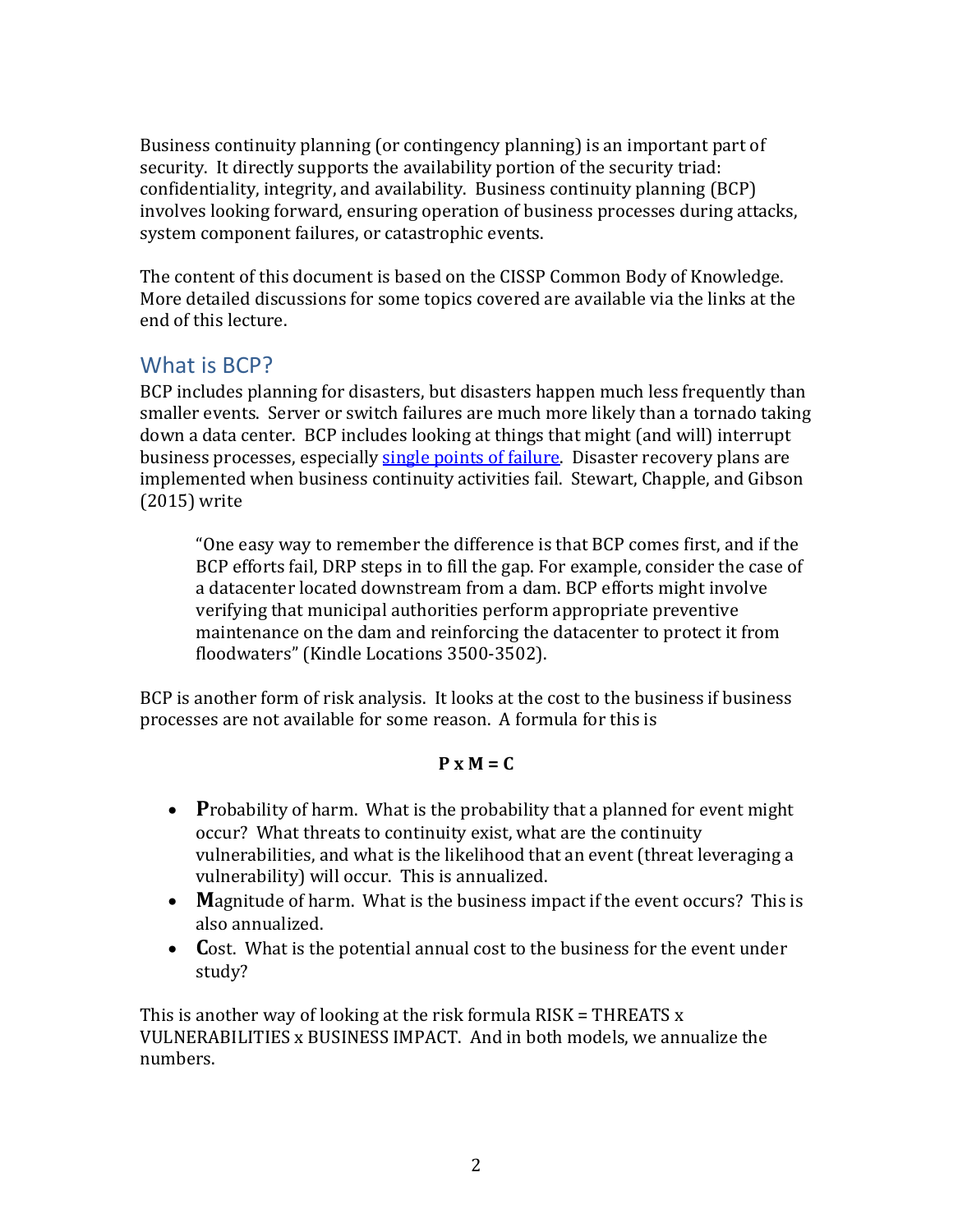#### <span id="page-2-0"></span>Annualizing Impact

We annualize because whatever we do to mitigate costs involves the annual budget. We need to sell mitigation to management based on annual loss vs. annual prevention cost. If the cost in this year's budget is \$50,000 annually to prevent \$40,000 in potential annual losses, management will likely accept the business interruption cost. However, if we can come up with a solution that is annually \$20,000 for the same event, it is very likely you will get approval for the budget dollars.

Annualizing cost begins with determining a probability factor. For example, assume that a specific event will occur, on average, every three years. We annualize this by dividing 1 (100% probability) by 3, arriving at .33 (annual 33% probability). Consequently, when we multiply .33 by the magnitude of harm, we arrive at an annual cost.

Using real numbers, we determine that a server failure will likely take down some specific critical process every 5 years (based on mean time before failure). This results in an annualized probability of occurrence of 1 / 5 = .20.

If this system fails, it will cost the company \$100,000 per day. Based on existing response capabilities, it will take about 2 days to recover the process. Therefore, the total cost of an event is \$200,000. We multiply this by the annualized probability of occurrence (.20 x 200,000), resulting in an annual cost for this event of \$40,000.

#### <span id="page-2-1"></span>The BCP Process

BCP is continuous and should be part of every project plan and all [change](https://www.csoonline.com/article/3067112/business-continuity/ensure-business-continuity-with-change-management.html)  [management risk reviews,](https://www.csoonline.com/article/3067112/business-continuity/ensure-business-continuity-with-change-management.html) and it begins with policy. Management must initiate BCP activities by establishing expectations about ensuring business process availability. An [example of a BCP policy](https://www.sans.org/security-resources/policies/general/doc/disaster-recovery-plan-policy) is available from SANS.org. This policy is titled Disaster Recovery, but it is easily extended to all BCP activities.

Once the policy is in place, the organization needs a documented process for determining business interruption risk. Stewart, Chapple, and Gibson write that the steps to ensuring good BCP are

- 1. Project scope and planning
- 2. Business impact assessment
- 3. Continuity planning
- 4. Approval and implementation (Kindle Locations 3511-3512)

These steps form a complete project when initially performed… when no business continuity or disaster recovery plan exists. Once plans do exist, they are steps contained within every IT project and ensured with a strong change management process.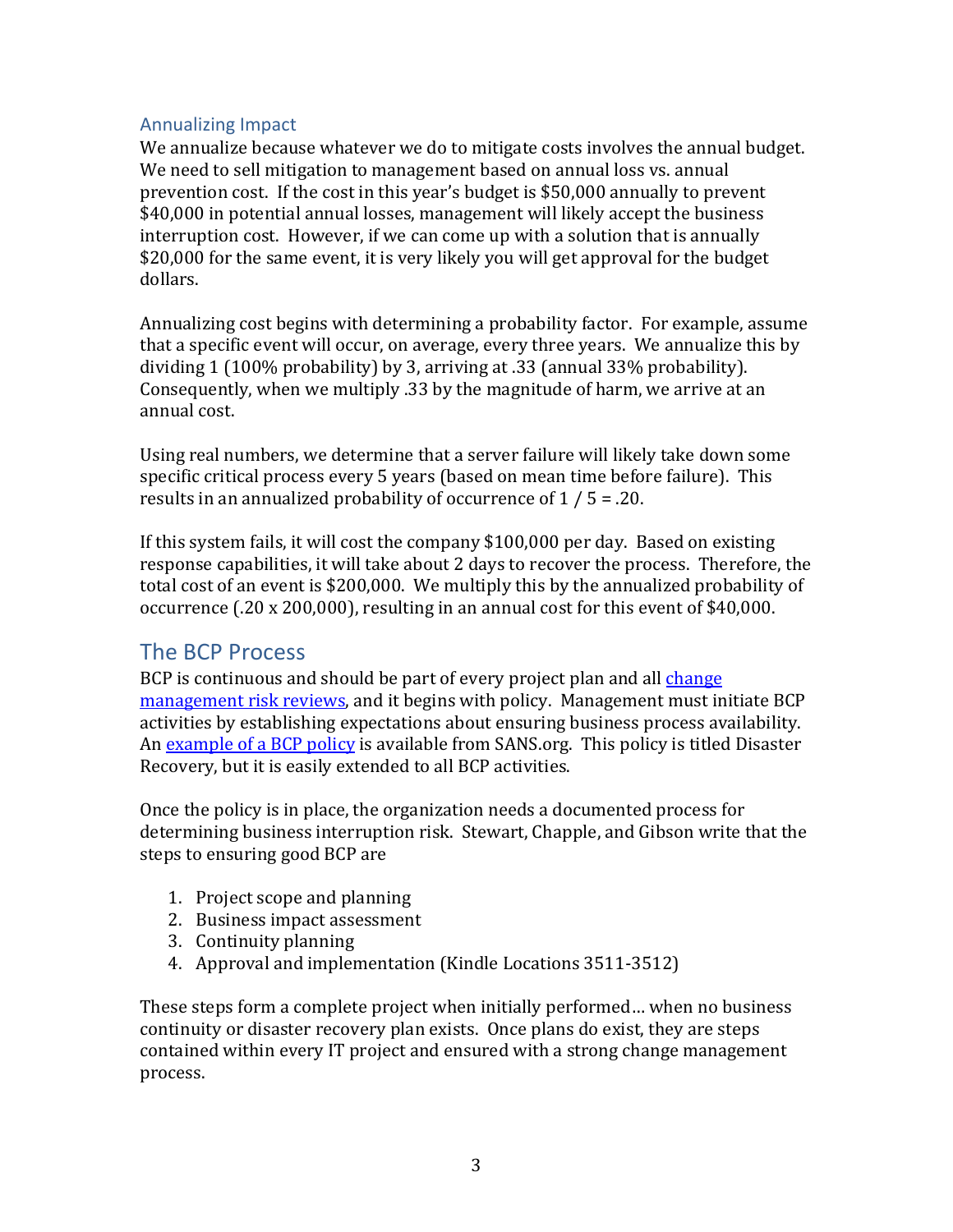#### <span id="page-3-0"></span>Project Scope and Planning

When a business continuity plan does not already exist, project scope includes identifying all critical business processes. This should have already been done when the organization performed an overall risk assessment. Every organization should start its security management activities by identifying critical systems. If this has not been done, the organization is likely throwing money at security without focusing on what addresses the most risk.

Updating the list of critical processes and associated infrastructure is part of any change management process. Making necessary changes to all system documentation, including recovery processes, must be included in any update or replacement project.

When creating an initial plan or managing an existing plan, we need a team that makes recovery decisions. According to Stewart, Chapple, and Gibson, we do this by identifying

- 1. Operational departments that are responsible for the core services the business provides to its clients
- 2. Critical support services, such as the information technology (IT) department, plant maintenance department, and other groups responsible for the upkeep of systems that support the operational departments
- 3. Senior executives and other key individuals essential for the ongoing viability of the organization (Kindle Locations 3529-3532)

The BCP team should represent all identified stakeholders. Including all stakeholders helps us ensure we address all critical processes.

#### <span id="page-3-1"></span>Business Impact Assessment

For each business process, the BCP team determines the business impact if the process unexpectedly stops. One of the first steps in this process is calculating the process maximum tolerable downtime (MTD); how long can the process be down before the business suffers irreparable harm? Critical process recovery should come before this time expires.

In addition to MTD, the team should also work with the business to determine the business impact of process downtime. Business impact always happens, even if the MTD is not reached. As with risk assessments, this impact can be either quantitative or qualitative.

Quantitative impact is represented by actual dollar amounts. Qualitative impact is represented by values. A hybrid approach uses both dollars and values when complete dollar analysis is not possible.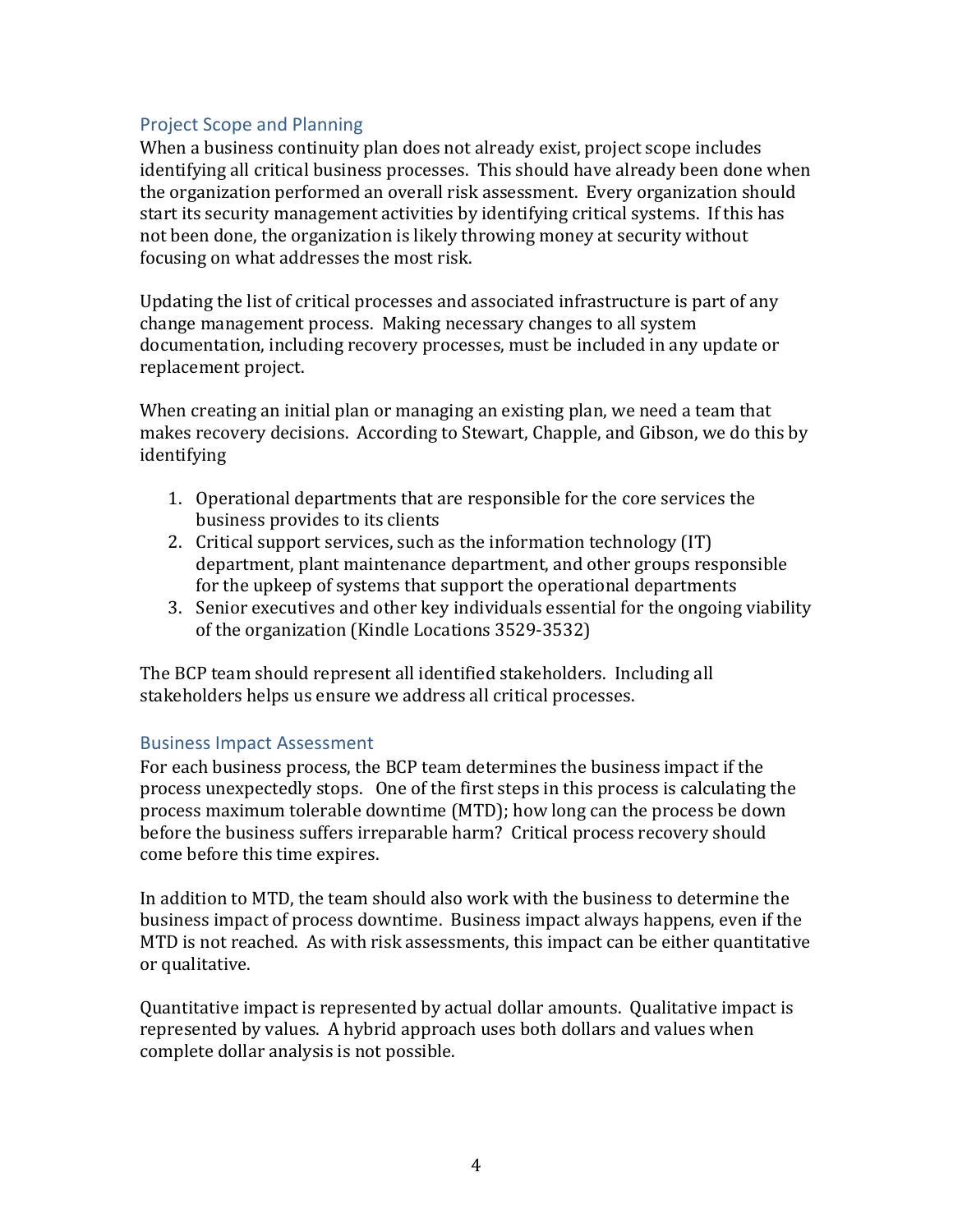One important consideration during impact analysis is how regulations might affect process downtime.

#### <span id="page-4-0"></span>Continuity Planning

During impact analysis, the team prioritizes processes and associated infrastructure. During continuity planning, the team determines how to manage the business impact identified. As with any risk, the team can recommend to

- Accept
- Reduce (mitigate)
- Assign (transfer)
- Reject (not recommended)

#### <span id="page-4-1"></span>Accept or reduce

Business impact is usually accepted if the annualized cost of mitigation is more than the projected annualized cost of a process failure. The cost of mitigation involves multiple elements:

- Implementation costs: Is additional infrastructure required to remove single points of failure? Is it necessary to engage a third-party [hot site,](https://www.techopedia.com/definition/24843/hot-site) [cold](https://www.techopedia.com/definition/998/cold-site) site, or hybrid warm site provider? Is creation of [a co-location](https://www.techopedia.com/definition/2485/co-location-colo) a better choice? What would be the cost of simply moving systems to a cloud service provider?
- Training: Will staff need new skills to use implemented mitigation solutions? What is the cost of training? Is it necessary to hire someone who already has experience?
- Annual maintenance: If additional software or hardware is implemented in the data center, what are the annual maintenance fees?
- FTE costs: One FTE (full time equivalent) is the salary, tax, and benefit costs of one employee qualified to maintain/manage the implemented solutions. What is the cost of the needed FTE? How many FTEs are needed? What is the annual cost of these FTEs? Is additional staffing needed? Are these FTEs taken from other tasks? If so, what are the [opportunity costs?](https://www.investopedia.com/terms/o/opportunitycost.asp)

When determining how to reduce impact, be sure to consider availability of rebuild documentation, easily accessible configuration files, [recovery time objectives, and](https://www.techrepublic.com/blog/data-center/the-elements-of-business-continuity-planning/)  [maximum time to repair.](https://www.techrepublic.com/blog/data-center/the-elements-of-business-continuity-planning/)

#### <span id="page-4-2"></span>Assign

Assigning is the transfer of the cost associated with an event. This is usually done by purchasing [cyber insurance.](https://www.techopedia.com/definition/32532/cyber-insurance) When assessing insurance, be sure your attorneys read the fine print about what is actually covered… or not covered. In some cases, the organization might be able to contractually obligate a vendor or cloud service provider to assume some or all of the cost. What management can never transfer, however, is ultimate responsibility for ensuring the continued operation of the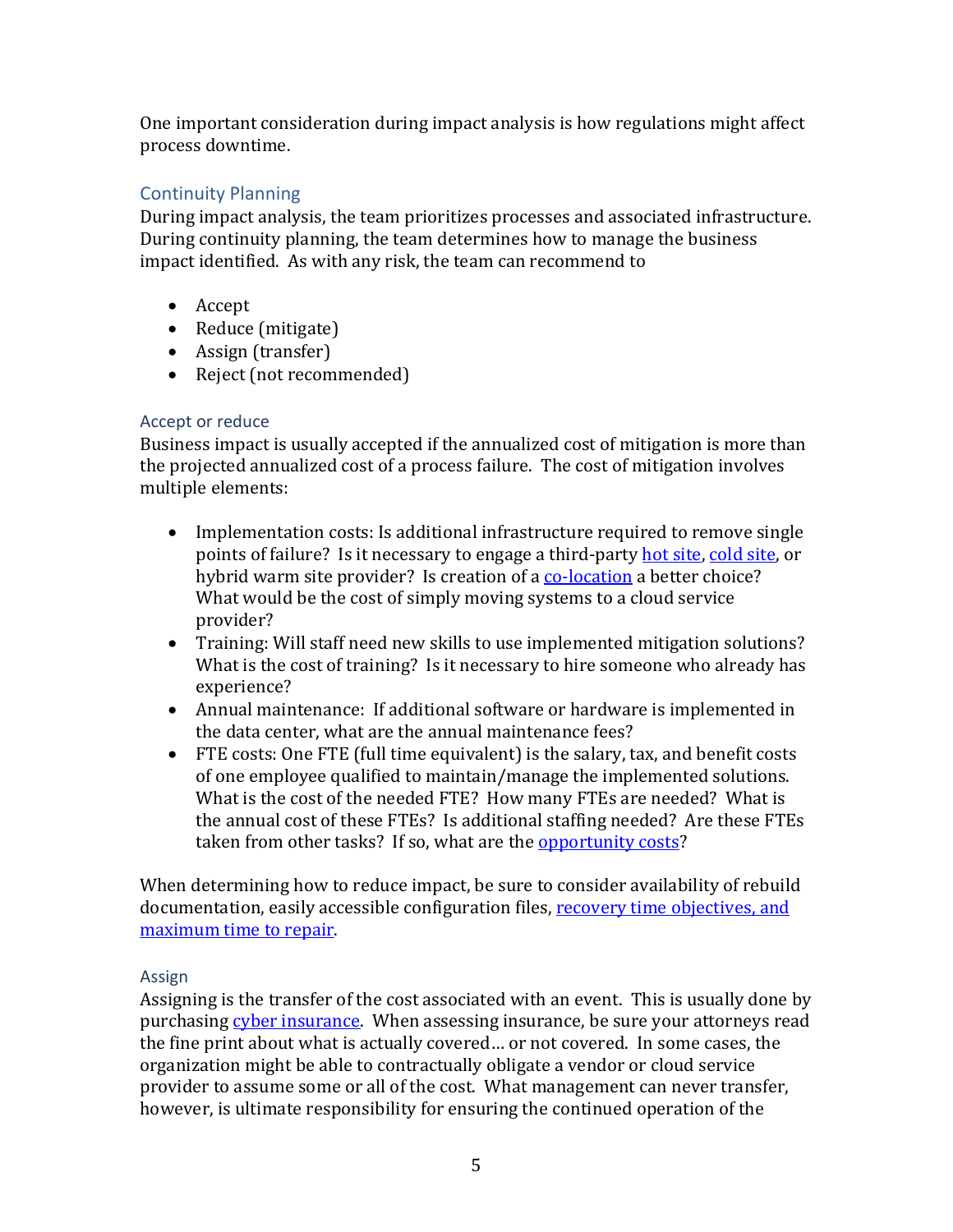organization. The other costs not transferrable are associated with loss of customer and investor confidence: short term and long term.

#### <span id="page-5-0"></span>Approval and Implementation

The approval and implementation activity is not a project. It is a process. It continues after the initial BCP project ends. What follows is the documentation and implementation of an initial BCP. Following this, we will look at how we integrate a BCP process into all process and infrastructure changes.

#### <span id="page-5-1"></span>Approval

If management supports the BCP policy and is fully engaged and trained in BCP (usually trained by the BCP team), approval of an overall plan or a plan for specific system is not difficult. But any approval requires the team to present its findings and recommendations in a way management cares about.

When making any risk management presentation to management, it is always about the impact to the bottom line. In many organizations, ethical conduct by the business is also a big consideration (it should always be, but…). Consequently, when the team creates its presentation, it is important to explain how the continuity vulnerabilities (prevention, detection, and response) can significantly reduce profits or cause significant harm to customers, employees, investors, and other stakeholders.

#### <span id="page-5-2"></span>Implementation

Initial implementation of a BCP involves three primary activities: documentation; training and education; and maintenance. Ensuring maintenance is part of documentation, but we look at it separately, here.

#### <span id="page-5-3"></span>*Documentation*

According to Stewart, Chapple, and Gibson, document should accomplish the following:

- "It ensures that BCP personnel have a written continuity document to reference in the event of an emergency, even if senior BCP team members are not present to guide the effort.
- It provides a historical record of the BCP process that will be useful to future personnel seeking to both understand the reasoning behind various procedures and implement necessary changes in the plan.
- It forces the team members to commit their thoughts to paper— a process that often facilitates the identification of flaws in the plan. Having the plan on paper also allows draft documents to be distributed to individuals not on the BCP team for a "sanity check'" (Kindle Locations 3910-3915)

The document should contain the following sections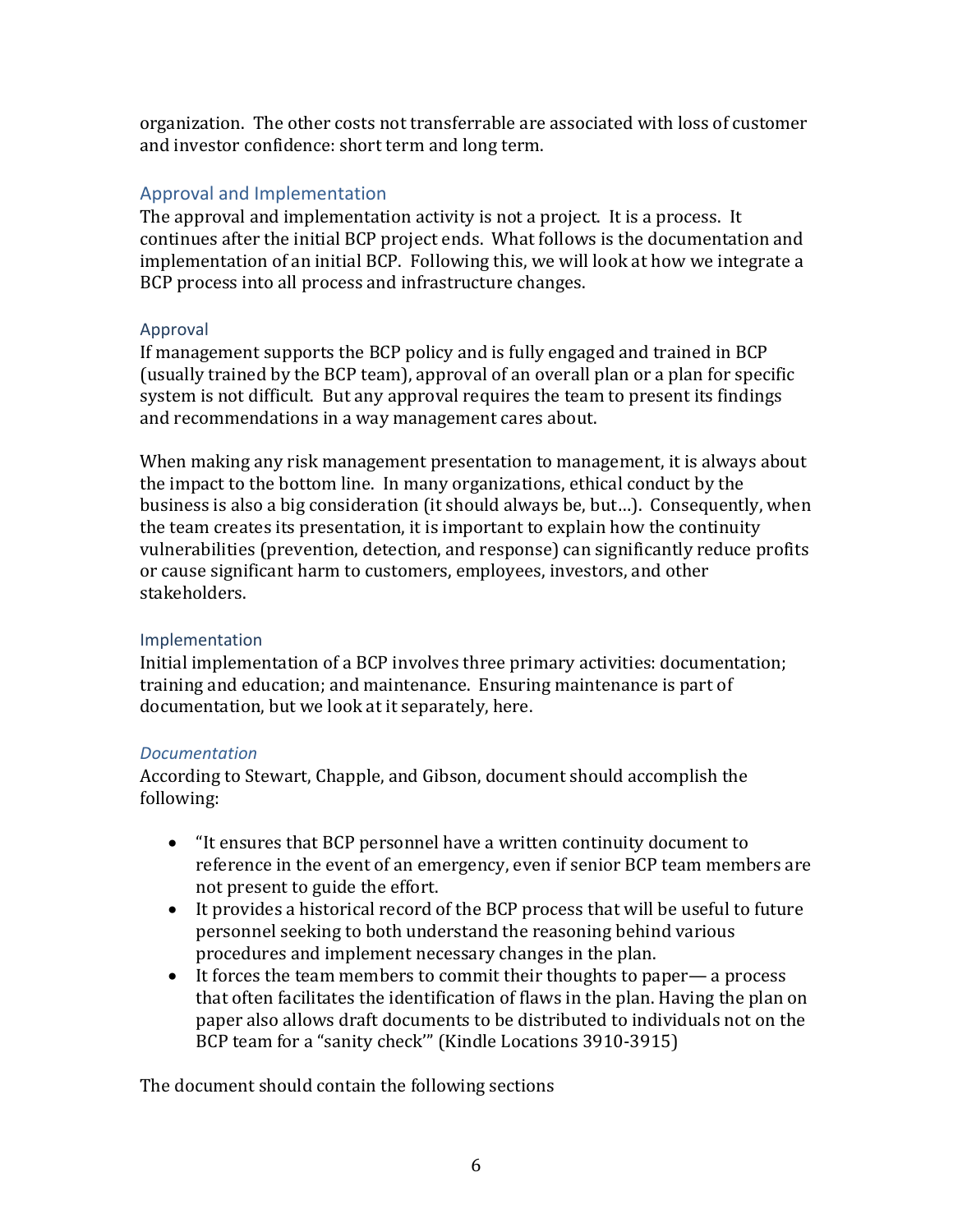- **Continuity Planning Goals**. This section defines the BCP goals focused on by the team during plan design. It should also include a statement of management support.
- **Statement of Importance**. The document must clearly explain why business continuity activities are important to the business, its employees, its customers, and its investors. It explains that the continued viability of the organization depends on the plan.
- **Statement of Priorities**. During critical process identification and business impact analysis, the team prioritized processes and related business continuity activities. This section should list all critical business processes listed by importance to the organization.
- **Statement of Urgency and Timing**. During an initial BCP planning project, an action is completed to bring the organization's risk to an acceptable level. The action plan includes prioritized tasks to mitigate risk associated with likely process failures and associated business impact. It assigns a responsible resolution team or person and a remediation completion date.
- **Risk Assessment**. This is the documented analysis of the probabilities of harm and the associated business impacts identified for each critical business process.
- **Risk Mitigation/Acceptance**. This section is very important. It explains why each risk is mitigated, accepted, or transferred. For presentation to management, these are the team's recommendations. For the final document, this is modified to reflect management's decisions and the reasons for those decisions. This is important information for future audits and justification when the inevitable business continuity event happens.

In addition to the initial report and plan, the team should ensure an incident response plan exists. The organization should consider integrating business continuity response in attack response processes. In this way, the same team is trained and ready to respond to any interruption to business processes. Stewart, Chapple, and Gibson write that the response plan should include

- "Immediate response procedures (security and safety procedures, fire suppression procedures, notification of appropriate emergency-response agencies, etc.)
- A list of the individuals who should be notified of the incident (executives, BCP team members, etc.)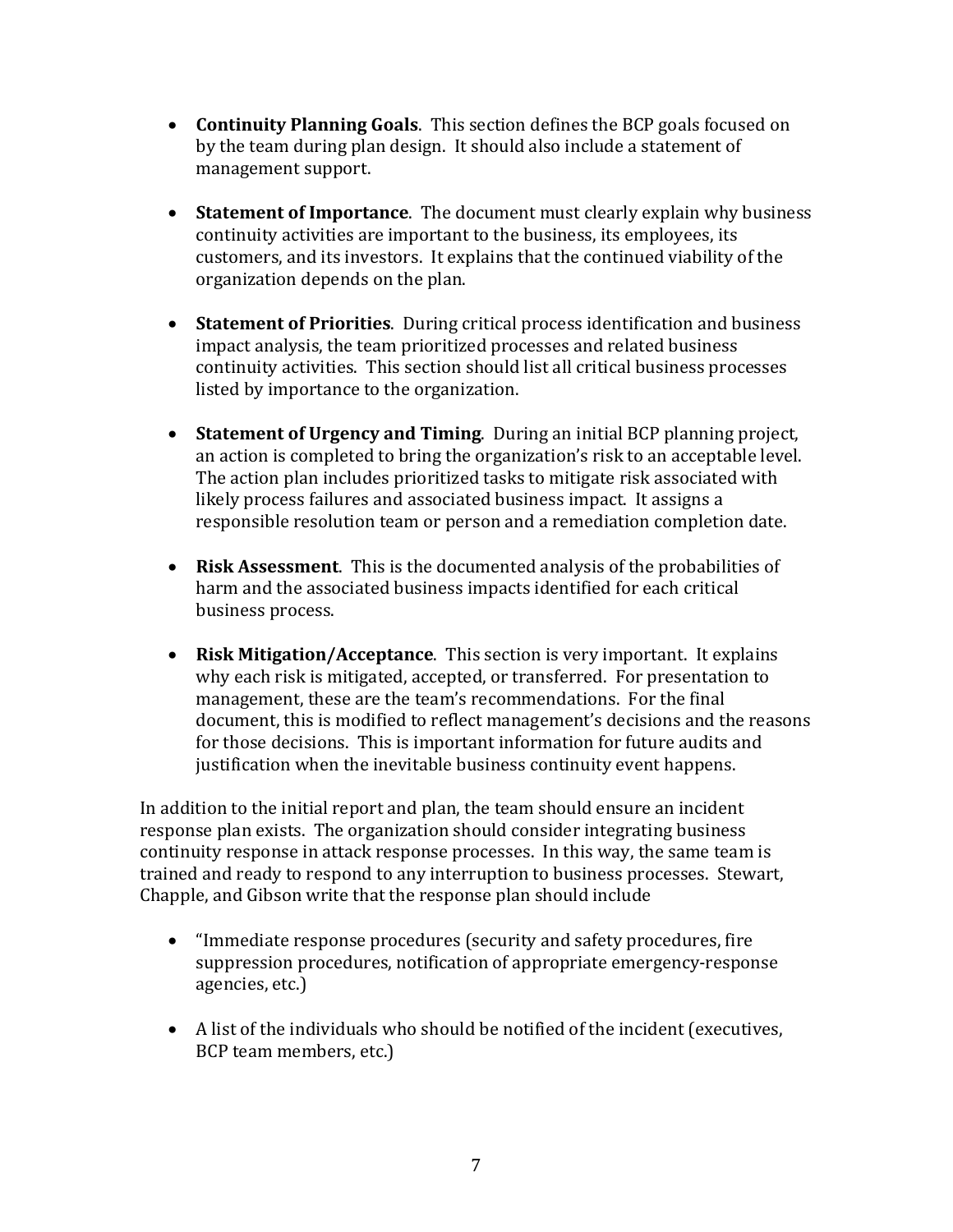• Secondary response procedures that first responders should take while waiting for the BCP team to assemble" (Kindle Locations 3991-3994)

#### <span id="page-7-0"></span>*Training and education*

No security activity is successful unless those responsible are regularly trained and tested. BCP training and education begins with all system design and management teams being aware of how to identify and manage continuity vulnerabilities. In every project, in every modification activity, new or modified system designs must be reviewed for these vulnerabilities.

Business continuity awareness must extend throughout the SDLC. All IT personnel must understand what business continuity vulnerabilities look and what to do when identified. This helps locate and manage any vulnerabilities missed during project, change management, and risk reviews.

#### <span id="page-7-1"></span>*Maintenance*

Ensuring continuous attention to business continuity is part of the risk review in the change management process. The purpose of change management is to ensure the implementation of new systems or modification of existing systems without breaking anything: including information security risk, failure of business process operation after the change, or the introduction of business continuity risk. Consequently, all reviewers involved in change approval, including members of the change advisory board, must be aware of what constitutes a business continuity vulnerability.

Another activity in which an organization can identify business continuity vulnerabilities is the risk assessment. Each critical system and related networks should be assessed at least once per year. Including business continuity in risk assessments is necessary if an organization wants to identify and manage all business risk.

#### <span id="page-7-2"></span>Takeaways

- Business continuity planning is necessary to ensure complete coverage of the CIA triad "availability" element.
- BCP includes disaster recovery. However, disasters are a small part of overall continuity planning. BCP must include any vulnerability, no matter how small, that might interrupt one or more critical business processes.
- Implementation of business continuity management begins with a policy and continues with integrating business continuity tasks in all design, implementation, and change management processes.
- Business continuity management should permeate all IT activities
	- o Design and implementation
	- o Risk assessments
	- o Change management
	- o Daily activities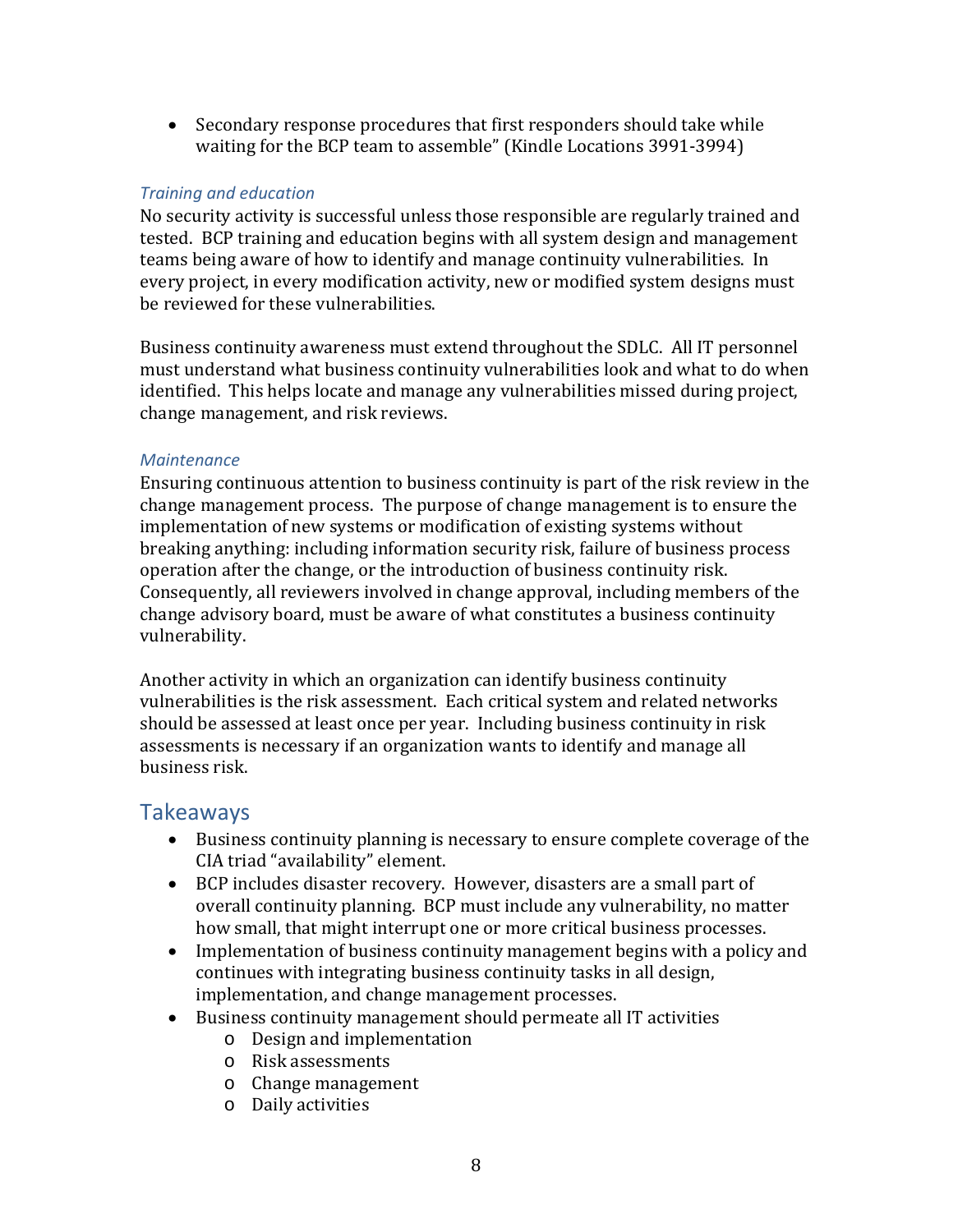Additional BCP Information For more information on this topic, see

- [The elements of business continuity planning](https://www.techrepublic.com/blog/data-center/the-elements-of-business-continuity-planning/)
- [Business Impact Analysis](https://ithandbook.ffiec.gov/it-booklets/business-continuity-planning/business-impact-analysis.aspx)
- [FEMA Business Impact Analysis Worksheet](https://www.fema.gov/media-library/assets/documents/89526)
- [Six Steps to Implementing ITIL Change Management](https://www.manageengine.com/products/service-desk/change-management-implementation.html)
- [Incident Management and Response Guide](http://adventuresinsecurity.com/CMGT433/Incident_Management_Response_Guide.pdf)
- [It's all about critical business processes](https://www.csoonline.com/article/3099962/security/its-all-about-critical-processes.html)
- [Business Continuity Event Planning: Framework for root cause and](https://www.csoonline.com/article/2137169/business-continuity/business-continuity-event-planning--framework-for-root-cause-and-continuous-impr.html)  [continuous improvement analysis](https://www.csoonline.com/article/2137169/business-continuity/business-continuity-event-planning--framework-for-root-cause-and-continuous-impr.html)